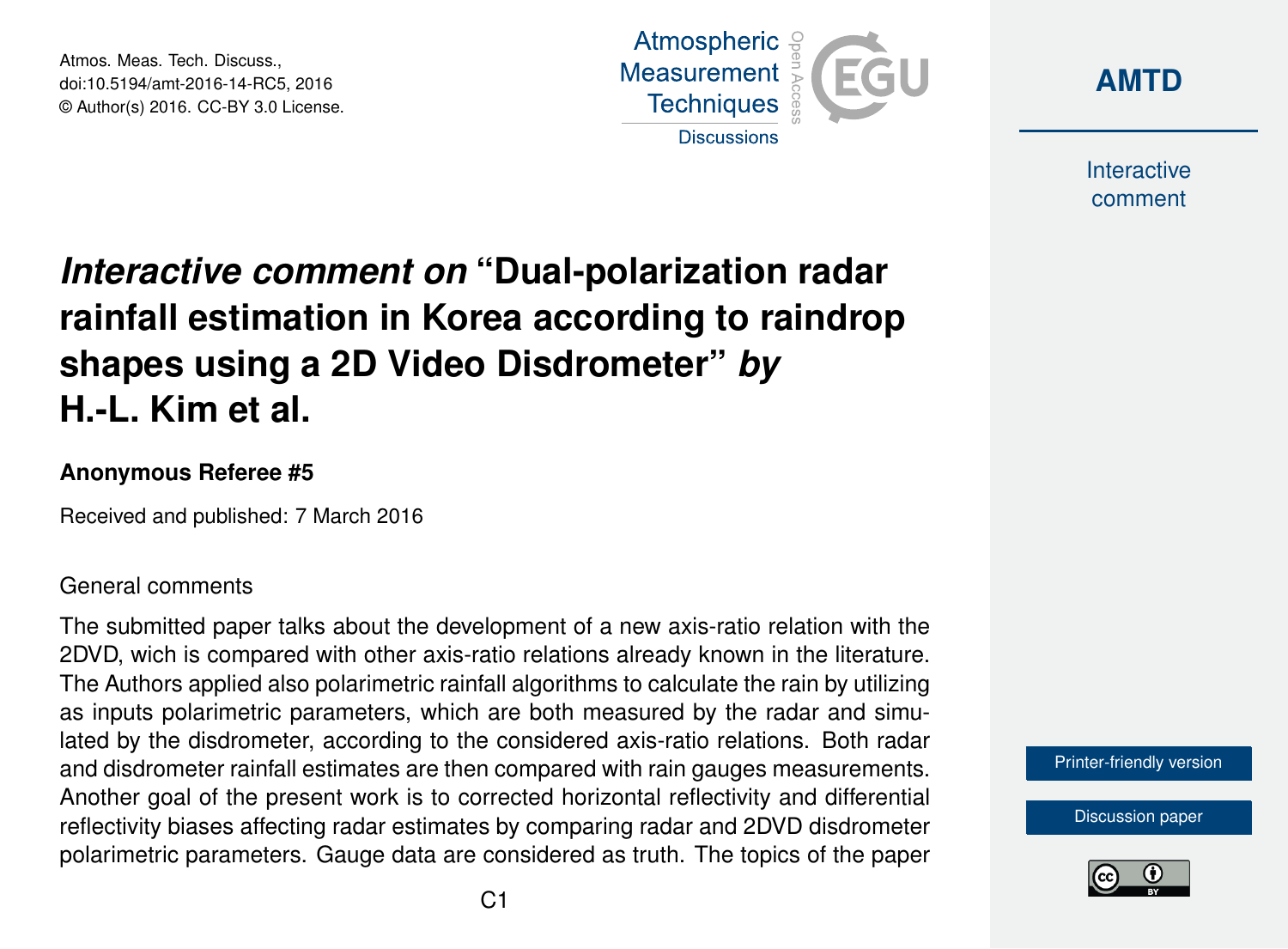are ones of the most discussed in radar meteorology. Several past works, such as those cited by the Authors, have already dealt with the same problems giving valuable contributions in the assessment of radar estimates (see an additional reference list below for example). It's my opinion that the submitted work surely gives a contribution to the aforementioned topics. In fact, the element of originality is constituted by the fact the axis ratio relation proposed by the Authors can adapt to the particular weather conditions of the place in which it was developed, improving locally the radar estimates. So it's my opinion that some parts of the paper should be rewritten because poorly written (see specific comments and technical corrections). I also suggest to the Authors to submit the article after a revision concerning the English language. In conclusion, I believe that the manuscript it worth for publication after some major revisions.

Additional references

Lombardo, F., Napolitano, F., Russo, F., Scialanga, G., Baldini, L., and Gorgucci, E.: Rainfall estimation and ground clutter rejection with dual polarization weather radar, Adv. Geosci., 7, 127– 130, doi:10.5194/adgeo-7-127-2006, 2006b.

Sebastianelli, S., Russo, F., Napolitano, F., & Baldini, L. (2013). On precipitation measurements collected by a weather radar and a rain gauge network. Natural Hazards and Earth System Science, 13(3), 605-623, doi:10.5194/nhess-13-605-2013.

Zawadzki, I.: Factors affecting the precision of radar measurements of rain, in: Proceeding of the 22d Conf. Radar Meteorology, Zurich, Switzerland, 10–13 September 1984, Amer. Meteor. Soc., 251–256, 1984.

Villarini, G. and Krajewski,W. F.: Review of the different sources of uncertainty in single polarization radar-based estimates of rainfall, Surv. Geophys., 31, 107–129, 2010.

S. Spina, S. Sebastianelli, E. Ridolfi, F. Russo, L. Baldini, and L. Alfonso: Data selection to assess bias in rainfall radar estimates: An entropy-based method, AIP Conference Proceedings 1558, 1665 (2013); doi: 10.1063/1.4825849.



Interactive comment

[Printer-friendly version](http://www.atmos-meas-tech-discuss.net/amt-2016-14/amt-2016-14-RC5-print.pdf)

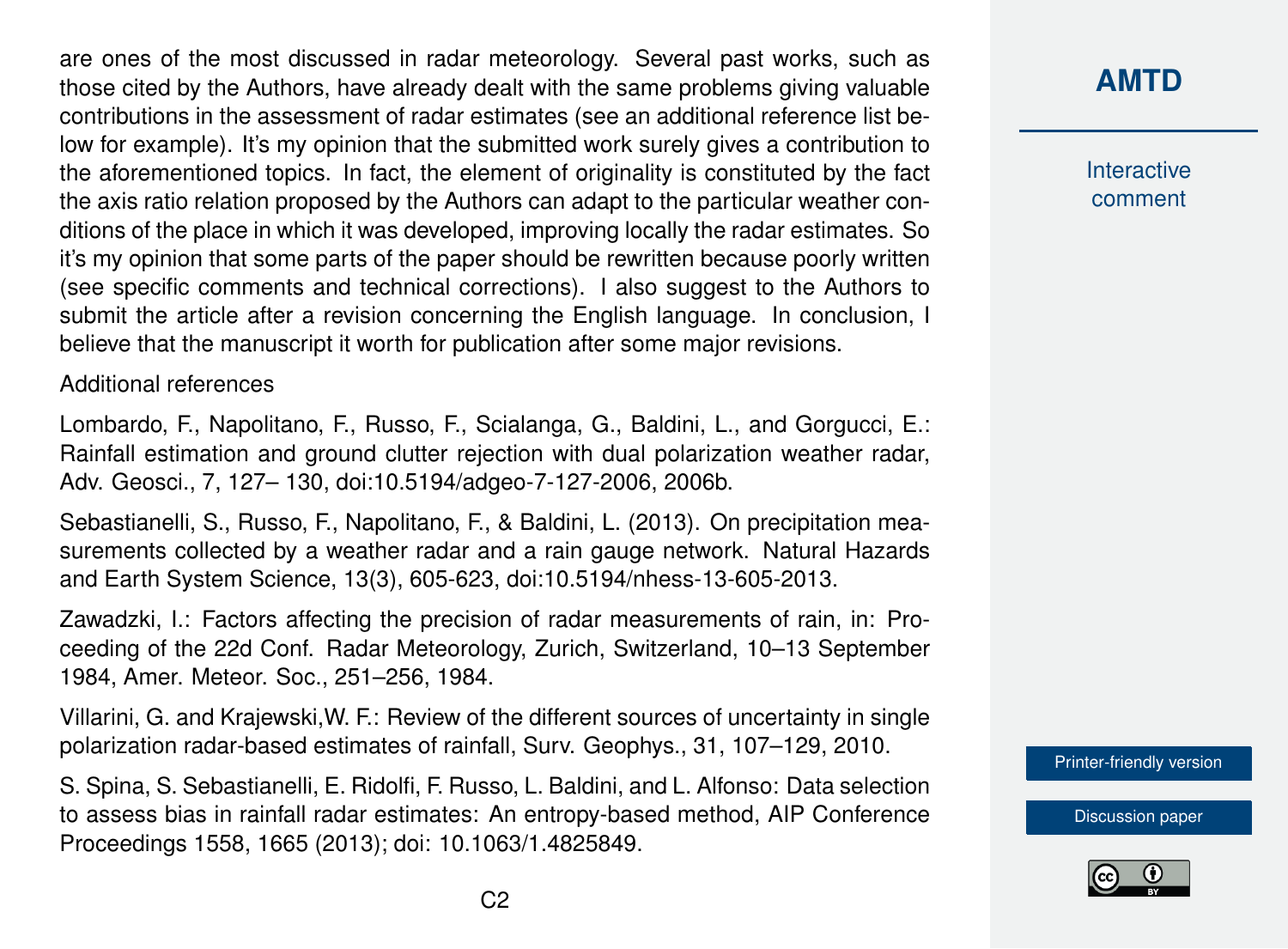Zhang, J. and Qi, Y.: A real-time algorithm for the correction of brightband effects in radar-derived QPE, J. Hydrometeorol., 11, 1157–1171, 2010.

Zhang, J., Langston, C., and Howard, K.: Brightband identification based on vertical profiles of reflectivity from the WSR-88D, J. Atmos. Ocean. Tech., 25, 1859–1872, 2008.

Gorgucci, E., Scarchilli, G., and Chandrasekar V.: Calibration of radars using polarimetric techniques, IEEE Trans. Geosci. Remote Sens., 30, 853-858, 1992.

Specific comments and technical corrections

P1, title: I would suggest: "Dual-polarization radar rainfall estimation in Korea according to raindrop shapes obtained by a 2D Video Disdrometer".

P1, line 23: what did you mean with "a new axis ratio of raindrop relations"? It's a relation between the raindrop axis ratio and the raindrop diameter? Please specify. It's my opinion that you should better introduce this relation both in the abstract and in the introduction.

P1, lines 24-25: if you say: "polarimetric rainfall algorithms were derived using different axis ratio relations", it seems that the polarimetric algorithm changes depending on the axis ratio relation you consider. But if we observe table 3 you applied each polarimetric rainfall relation with the same 4 axis ratio relations. Instead, the polarimetric parameter depend on the shape of raindrops you assumed, as it's better specify at page 7 lines 28-29. So you should rephrase.

P1, lines 25-26: what did you mean saying "radar-point one hour rain rate"? A radar estimates rain in a pixel not in a point. A rain gauge measures rain in a point. Could you specify if the pixel in question includes within it the rain-gauge location? Furthermore with "one-hour rain rate" did you mean the average rain rate in a hour? It would be better if you put the unit. I would suggest to write "the radar-pixel hourly mean rain rate".

## **[AMTD](http://www.atmos-meas-tech-discuss.net/)**

**Interactive** comment

[Printer-friendly version](http://www.atmos-meas-tech-discuss.net/amt-2016-14/amt-2016-14-RC5-print.pdf)

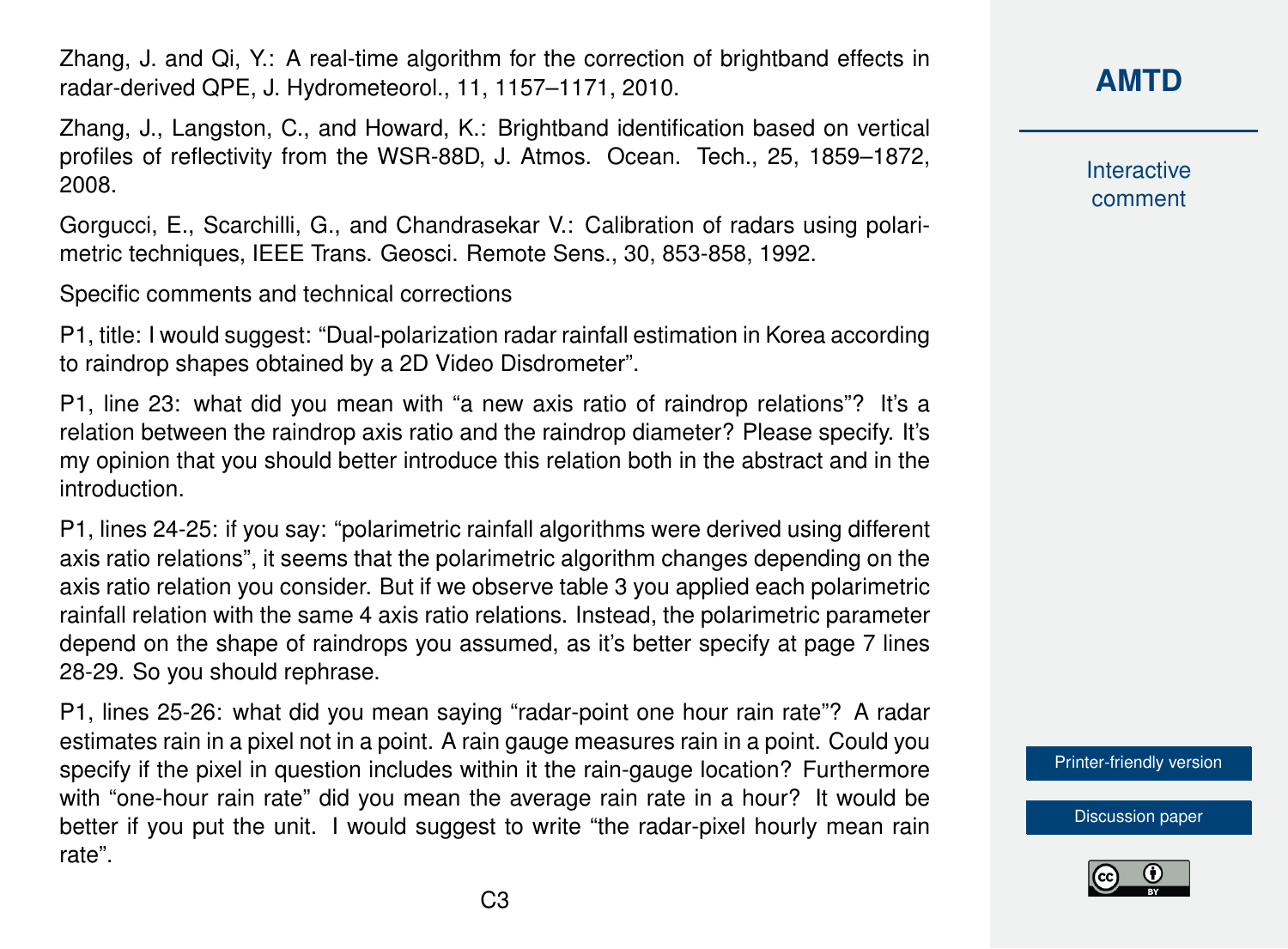P1, lines 24-27: you wrote: "Second, polarimetric rainfall algorithms were derived using different axis ratio relations, and estimated radar-point one hour rain rate for the differences in polarimetric rainfall algorithms were compared with the hourly rain rate measured by gauge." The sentence is too long, please split it. Moreover, I suggest writing: "the estimated radar-pixel hourly mean rain rate obtained from the different polarimetric rainfall algorithms" instead of "estimated radar-point one hour rain rate for the differences in polarimetric rainfall algorithms"

P1, lines 27-28: I would change "in relation to calibration bias of reflectivity and differential reflectivity" into "to calibrate reflectivity and differential reflectivity biases".

P1, lines 28-29: the sentence is poorly written, I suggest to write: "For D < 1.5 mm and for D > 5.5 mm the shape of raindrops obtained by the new axis-ratio relation developer by the 2DVD is more oblate than the shapes obtained by the existing relations".

P2, lines 6-9: the sentence is poorly written, I would write "Zh and ZDR biases were calculated by comparing Zh and ZDR radar measurements with the same parameters simulated by the 2DVD. In order to produce more accurate rainfall estimation." (it is redundant to say that a bias is used to correct a bias). In addition it's my opinion that you should better specify what is the aim of your work. If I understood, you developed a new axis-ratio relation with the 2DVD. You developed also the polarimetric rainfall algorithms by using the same tool? Then, you applied polarimetric rainfall algorithms to calculate the rain by utilizing as inputs the polarimetric parameters, which are both measured by the radar and simulated by the disdrometer, according to 4 axis-ratio relations. You corrected also Zh and ZDR biases by comparing radar measurements of polarimetric parameter with the disdrometer simulations of the same parameters. Finally you validated the rainfall estimations obtained by both the radar and the disdrometer by a comparison with the rain gauges measurements considered as the ground truth. In many past works the rain gauge observations have been considered as the ground truth, for example in both Lombardo et al., 2006 and Sebastianelli et al., 2013 which I suggest the Authors to cite:

#### **[AMTD](http://www.atmos-meas-tech-discuss.net/)**

Interactive comment

[Printer-friendly version](http://www.atmos-meas-tech-discuss.net/amt-2016-14/amt-2016-14-RC5-print.pdf)

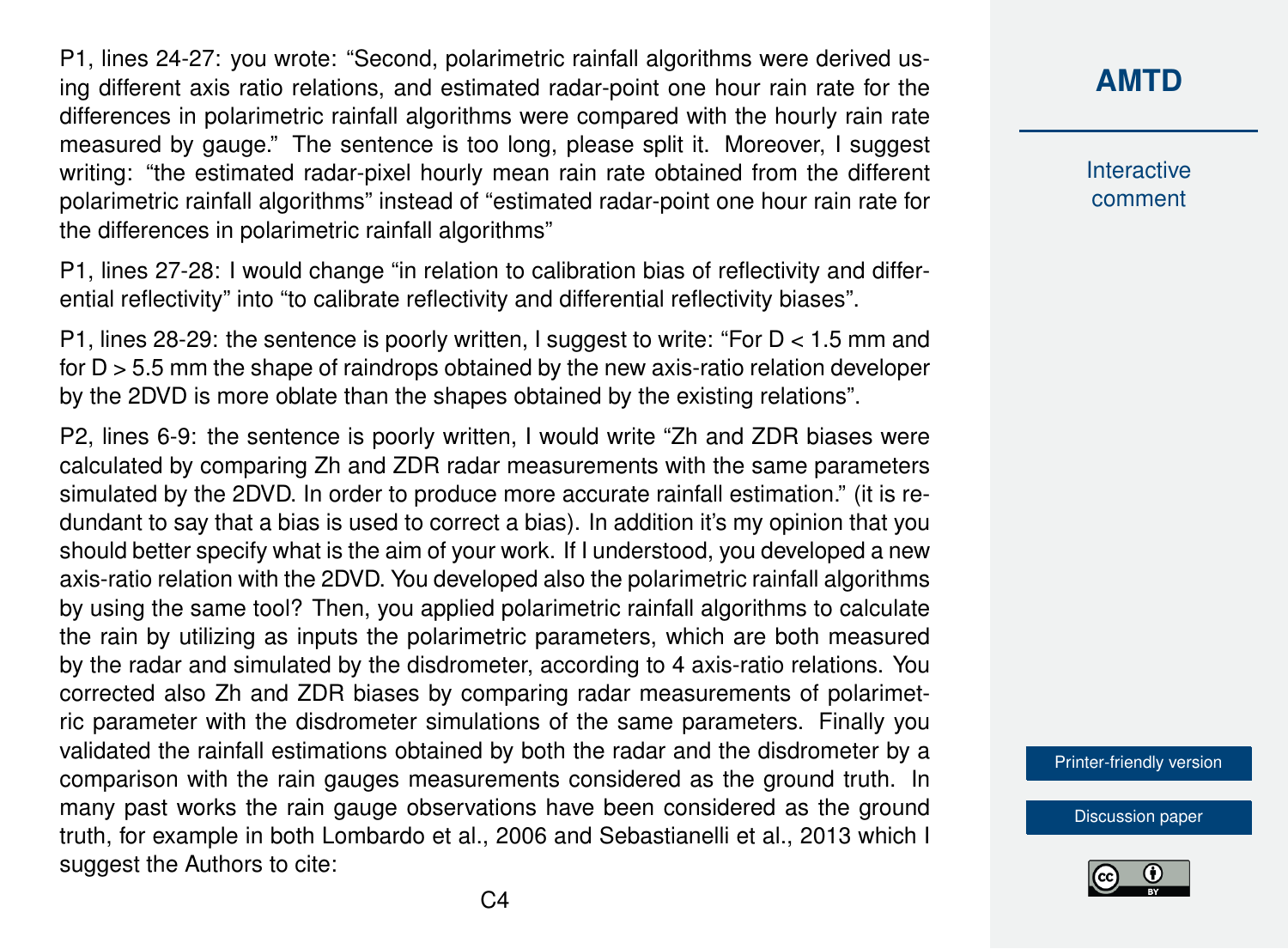- Lombardo, F., Napolitano, F., Russo, F., Scialanga, G., Baldini, L., and Gorgucci, E.: Rainfall estimation and ground clutter rejection with dual polarization weather radar, Adv. Geosci., 7, 127– 130, doi:10.5194/adgeo-7-127-2006, 2006b.

- Sebastianelli, S., Russo, F., Napolitano, F., & Baldini, L. (2013). On precipitation measurements collected by a weather radar and a rain gauge network. Natural Hazards and Earth System Science, 13(3), 605-623, doi:10.5194/nhess-13-605-2013.

In particular, the radar estimations reliability is assessed before and after the calibration to test the effectiveness of the calibration process. Could you better clarify this aspect in the text by briefly describing the methodology followed in your work?

P2, lines 13-16: I would write: "In particular, a dual polarization radar can estimate rainfall more accurately than a single polarization radar by providing reflectivity (ZH), differential reflectivity (ZDR), differential phase (ΦDP), specific differential phase (KDP), and cross-correlation coefficient (hv)".

P2, line 17: what did you mean with backscatter? Perhaps you meant back-scattered signal?

P2, line 17: I would delete "of hydrometeors" because for me it is redundant.

P2, lines 16-21: I suggest to say: "Dual-polarization radar provides characteristics of the precipitation such as precipitation type by means of . . . obtaining more informations about DSD (Cifelli et al., 2011), and reducing the impact of DSD variability on rainfall estimation. For these reasons rainfall estimates provided by polarimetric weather radar are better than that given by a single polarization weather radar.".

P2, line 25: I would remove "of the rain" because for me it is not necessary.

P2, line 27: please split the sentence into two sentences by replacing the word "and" by a mark.

P2, line 32: I would replace "with types of storms and stages of storm development"

## **[AMTD](http://www.atmos-meas-tech-discuss.net/)**

**Interactive** comment

[Printer-friendly version](http://www.atmos-meas-tech-discuss.net/amt-2016-14/amt-2016-14-RC5-print.pdf)

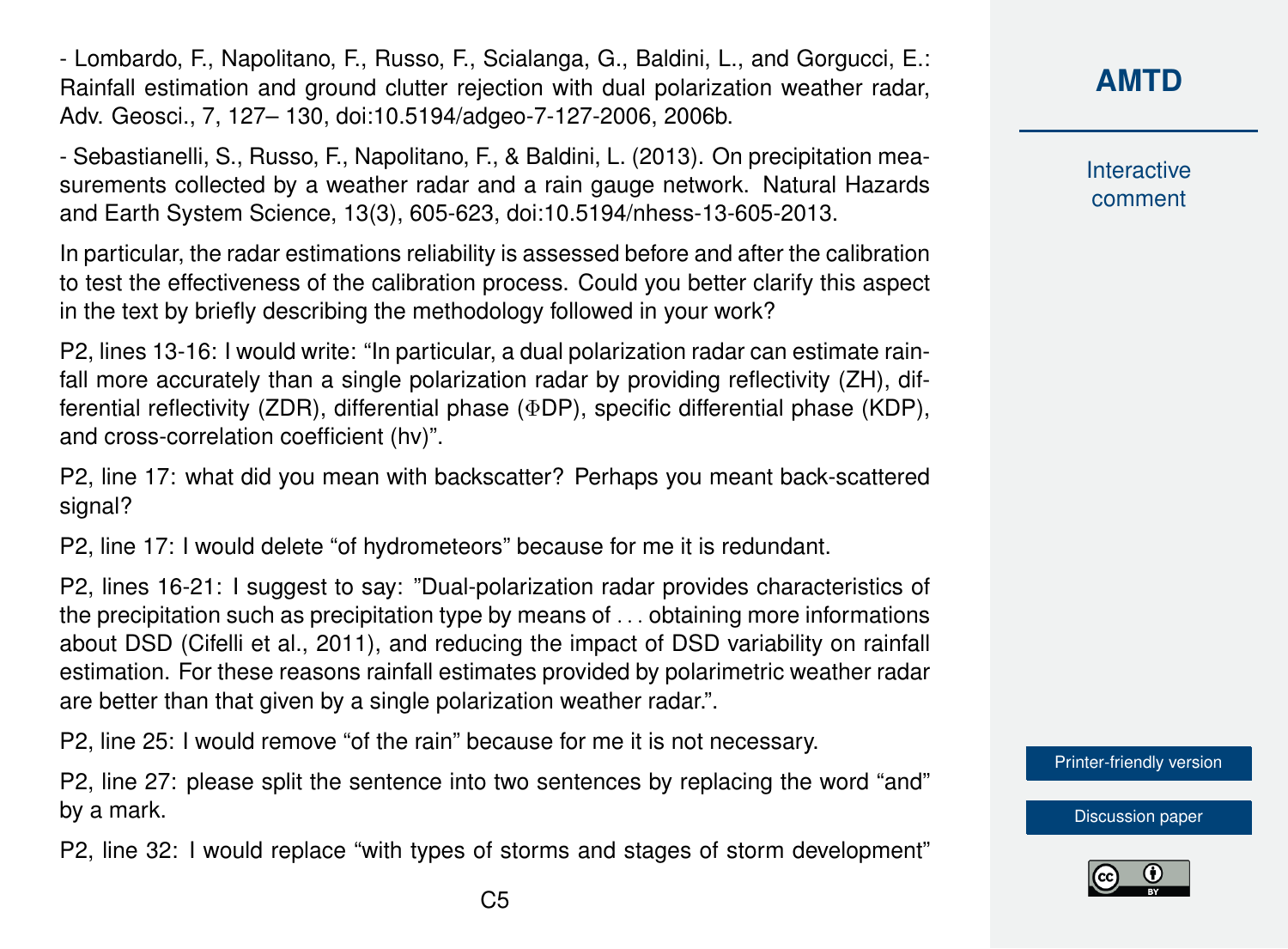with "with both types and stages of storm development".

P3, line 4: I would say "rainfall estimations by polarization radars are affected by errors due to different sources of uncertainties such as . . . Reviews of the different sources of uncertainties are made by different Authors in the past, for example by Zawadzki (1984), Villarini and Krajewski (2010), Sebastianelli et al., 2013, and Spina et al., 2013, which I suggest the Authors to cite:

- Zawadzki, I.: Factors affecting the precision of radar measurements of rain, in: Proceeding of the 22d Conf. Radar Meteorology, Zurich, Switzerland, 10–13 September 1984, Amer. Meteor. Soc., 251–256, 1984.

- Villarini, G. and Krajewski,W. F.: Review of the different sources of uncertainty in single polarization radar-based estimates of rainfall, Surv. Geophys., 31, 107–129, 2010.

- Sebastianelli, S., Russo, F., Napolitano, F., & Baldini, L. (2013). On precipitation measurements collected by a weather radar and a rain gauge network. Natural Hazards and Earth System Science, 13(3), 605-623, doi:10.5194/nhess-13-605-2013.

- S. Spina, S. Sebastianelli, E. Ridolfi, F. Russo, L. Baldini, and L. Alfonso: Data selection to assess bias in rainfall radar estimates: An entropy-based method, AIP Conference Proceedings 1558, 1665 (2013); doi: 10.1063/1.4825849.

P3, line 5: please delete "These measurement errors affect rainfall estimation." Because for me it's redundant.

P3, line 6: I would replace "accurate measurement and calibration of ZH and ZDR" with ZH and ZDR" measurements.

P3, line 7: I would change "accommodation" in "assessment".

P3, line 9: I would replace "measured ZH and ZDR" in "ZH and ZDR measurements".

P3, lines 10-11: I suggest to use the wording "vertical profile of reflectivity" instead of

Interactive comment

[Printer-friendly version](http://www.atmos-meas-tech-discuss.net/amt-2016-14/amt-2016-14-RC5-print.pdf)

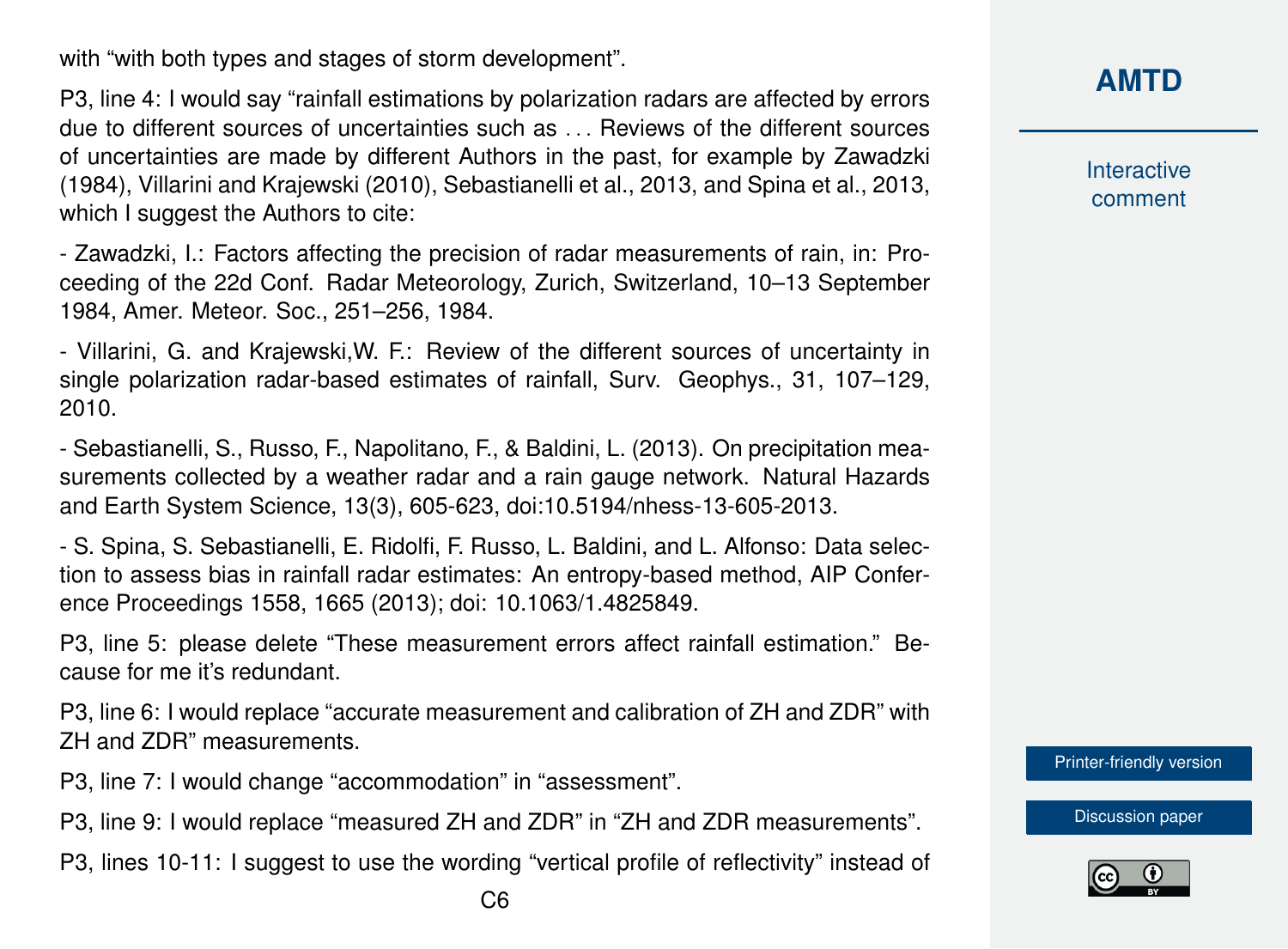"measured ZH from the radar profiler (at vertical incidence)". See for example Sebastianelli et al., 2013.

P3, line 11: the disdrometer-inferred ZH.

P3, line 12: please change "by comparing reflectivity between radar and disdrometer" into "by comparison between radar and disdrometer reflectivity".

P3, line 19: the principle has been theorized by Gorgucci et al., 1992, please insert citation.

P3, lines 22-23: a mean axis ratio and a polarimetric rainfall algorithms.

P3, line 24: please remove "the" and change "after" in "hereafter".

P3, lines 25-26: please put into the brackets "and newly derived axis-ratio relation from 2DVD data".

P3, line 30: please remove "the" before "data".

P4, line 2: please replace "drawn" with "given".

P4, lines 6-9: please check the English grammar and rephrase. I would write "data were used to develop a mean raindrop axis ratio relation. ..", and "The disdrometer data used in this study were collected by a 2DVD from. . ."

P4, line 21: a frequency.

P4, line 23: I would write "Data are obtained by using six. . ."

P4, line 29: I would say "both for Zh and ZDR calibration".

P5, line 1: and for rainfall estimation.

P5, line 2: please replace "from" with "due to".

P5, line 7: please write "the 2DVD rainfall estimations" instead of "rainfall calculated from 2DVD data".

**[AMTD](http://www.atmos-meas-tech-discuss.net/)**

Interactive comment

[Printer-friendly version](http://www.atmos-meas-tech-discuss.net/amt-2016-14/amt-2016-14-RC5-print.pdf)

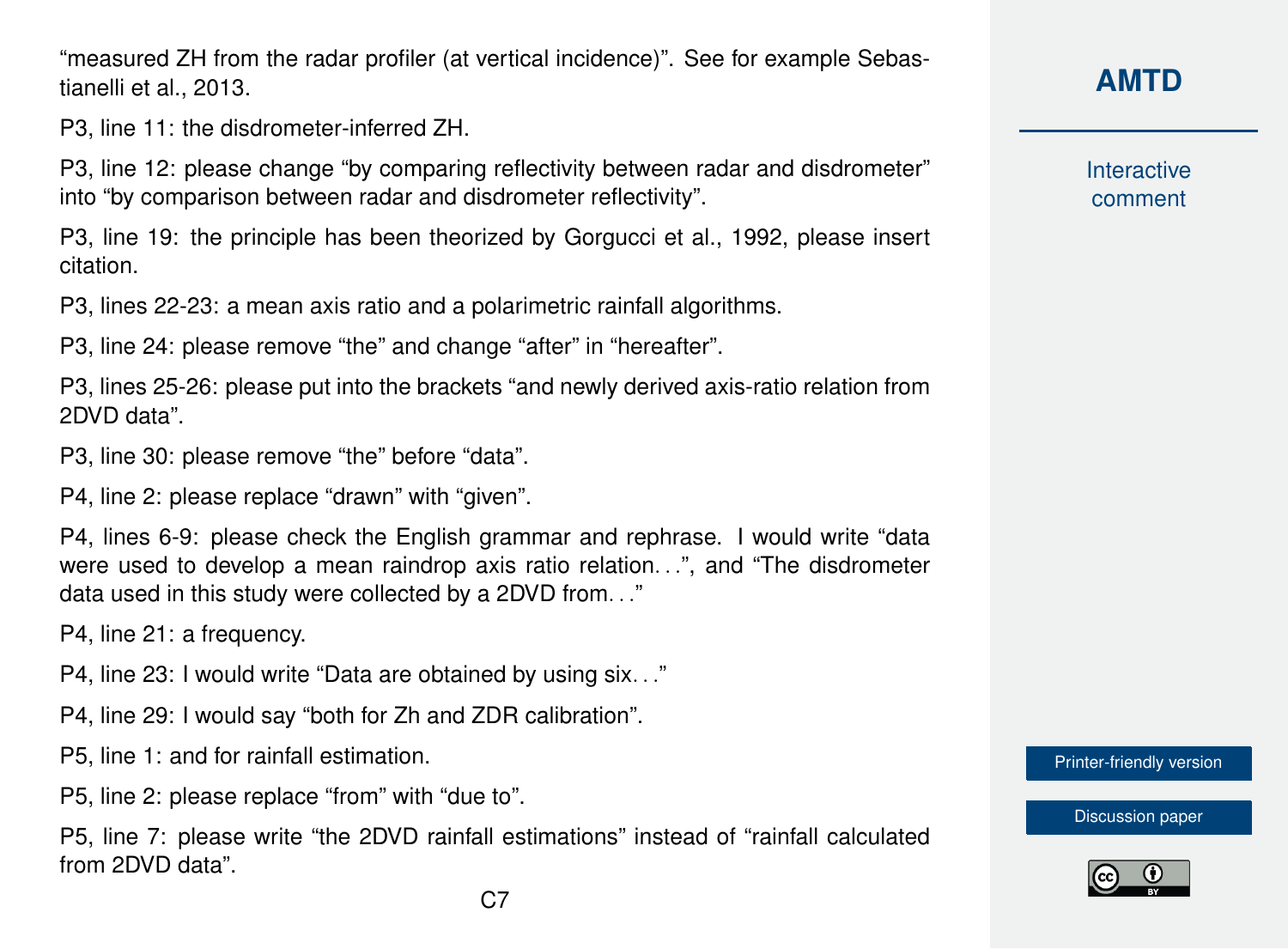P5, lines 19-20: please rephrase. I suggest to say "In Fig. 2b and 2c we compare the axis ratio-diameter relation of Pruppacher and Beard (1970) with that found by the disdrometer before and after the correction, respectively.

P6, lines 12-13: the sentence is poorly written, please rephrase. I suggest to write "We analyzed the rainfall cases occurred during the period . . . . Fig. 3 shows six of these cases.

P6, line 18: As the 2DVD. . .

P6, line 25: the error is with respect to rain-gauge data? Please specify.

P7, line 1: you wrote "in suit". What did you mean? Perhaps you meant "on site"?

P7, lines 1-3: What's the criteria you used to distinguish between the different rainfall event types? Any references? In Sebastianelli et al., 2013 you can find a description of the rainfall events types from the radar point of view. Look also the works cited in that paper about that, in particular Zhang et al., 2008, and Zhang and Qi, 2010 which define events consisting of a stratiform part and a convective one (in relation to your table 2). So I suggest to add the following references:

- Sebastianelli, S., Russo, F., Napolitano, F., & Baldini, L. (2013). On precipitation measurements collected by a weather radar and a rain gauge network. Natural Hazards and Earth System Science, 13(3), 605-623, doi:10.5194/nhess-13-605-2013.

- Zhang, J. and Qi, Y.: A real-time algorithm for the correction of brightband effects in radar-derived QPE, J. Hydrometeorol., 11, 1157–1171, 2010.

- Zhang, J., Langston, C., and Howard, K.: Brightband identification based on vertical profiles of reflectivity from the WSR-88D, J. Atmos. Ocean. Tech., 25, 1859–1872, 2008.

P7, line 3: precipitation type.

P7, line 4: what did you mean with "difference rainfall"? Maybe you refer to the differ-

**Interactive** comment

[Printer-friendly version](http://www.atmos-meas-tech-discuss.net/amt-2016-14/amt-2016-14-RC5-print.pdf)

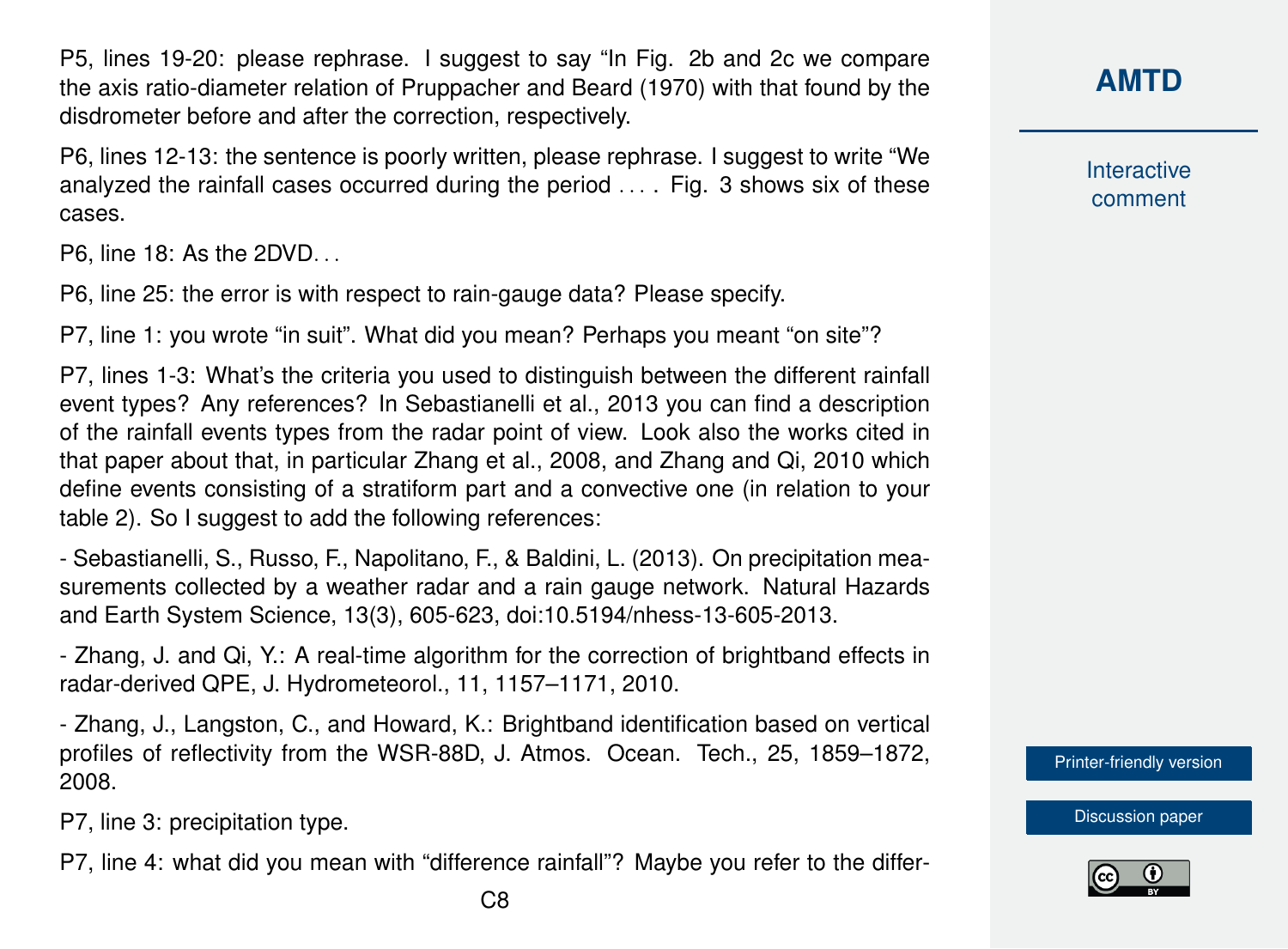ence between disdrometer and rain gauge rainfall?

- P7, line 7: I would change "larger" in "greater".
- P7, line 17: you would write "reach about"?.
- P7, line 18: established within.
- P7, line 22: major and minor axis.
- P8, line 1: 10.7 cm wavelength.
- P8, line 2: we calculated.

P8, line 2: relations which.

P8, lines 15-16: you wrote "Polarimetric rainfall relations between R and dualpolarimetric parameters are derived when rain rate is greater than 0.1 mm hr-1.". Why? To avoid the smallest raindrop diameter and therefore the particles outliers? Please clarify.

P9, line 2: you wrote "The polarimetric radar contains systematic bias of the radar itself." It would be appropriate to introduce a bias definition. You can find a bias definition in Spina et al., 2013. In this work the calibration bias error is defined as a systematic error affecting radar estimates of rainfall independently from both the instant of measurement and the location of the sampling volume.

P9, line 3: I would suggest to replace "accomodation" with "assessment".

P9, line 4: I would suggest to write "the radar calibration" instead of "the calibration of the radar"; moreover, why the calibration was done only for light rainfall event? Maybe to avoid rain gauge error due to wind action which deflects the falling raindrops from the vertical, or it prevents the fall of the drops (updraft). So for the radar calibration you consider only stratiform cases? It is correct to say that?

P9, line 10: I would change "are point measurements" into "consist of point measure-

# **[AMTD](http://www.atmos-meas-tech-discuss.net/)**

Interactive comment

[Printer-friendly version](http://www.atmos-meas-tech-discuss.net/amt-2016-14/amt-2016-14-RC5-print.pdf)

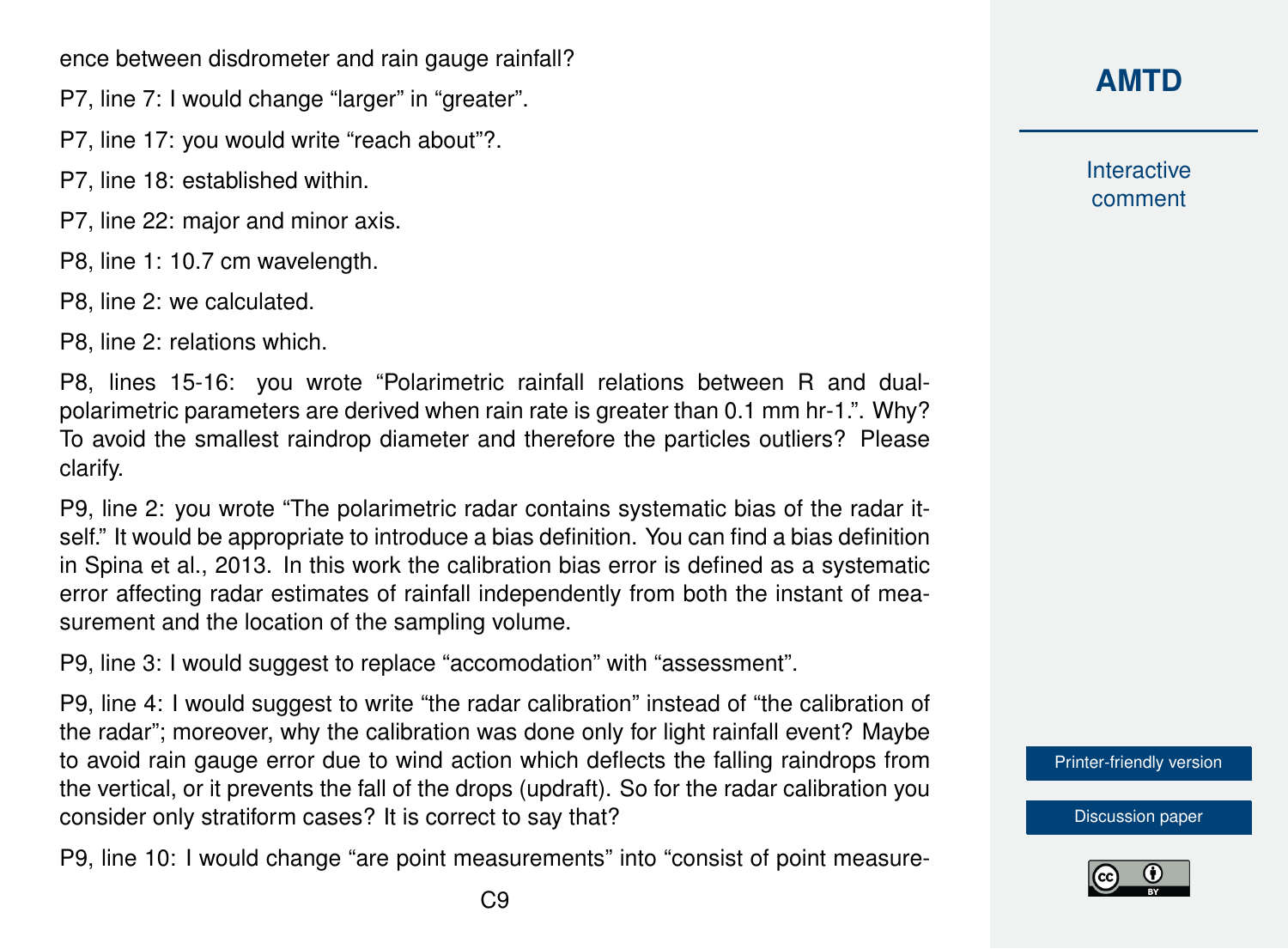ments".

P9, line 10: I would write "whereas radar data are measured in a sampling volume".

P9, line 18: I suggest the Authors to put into brackets "see Fig. 5".

P9, line 23: I suggest the Authors to write ". . .. Relation derived by measurements in the wind tunnel".

P9, lines 26-29: the sentence is too long and it is poorly written, please rephrase. I suggest to split it into two sentences. I suggest the Authors also to write "The Beard and Chuang (1987) polynomial relation (Eq. (9), black dashed line) is from 2.5 to 6.5 mm lower than the new mean axis-ratio relation values".

P10, lines 2-3: I would write "With the exception of this case, the new axis ratio was similar to Eq. (10) for diameters ranging from 3 to 5.5 mm".

P10, lines 5-6: please remove the sentence "This means that raindrops in South Korea are more oblate than the others"; it is my opinion that you can not assert this by comparing results of different models, which were obtained in different ways and with different data. To say something like that you should derive a mean axis-ratio relation with the same 2DVD in different part of the word.

P10, line 12: please change "from" in "by utilizing".

P10, line 13: I would write "and it was compared with R derived fron the 2DVD (Eq.  $(2)$ ".

P10, line 14: the correlation coefficient. What correlation coefficient? Pearson correlation coefficient?

P10, line 15: I would write rain rate estimation as it is a disdrometer.

P10, line 19: observed rain rates.

P10, line 23: please check English grammar.

Interactive comment

[Printer-friendly version](http://www.atmos-meas-tech-discuss.net/amt-2016-14/amt-2016-14-RC5-print.pdf)

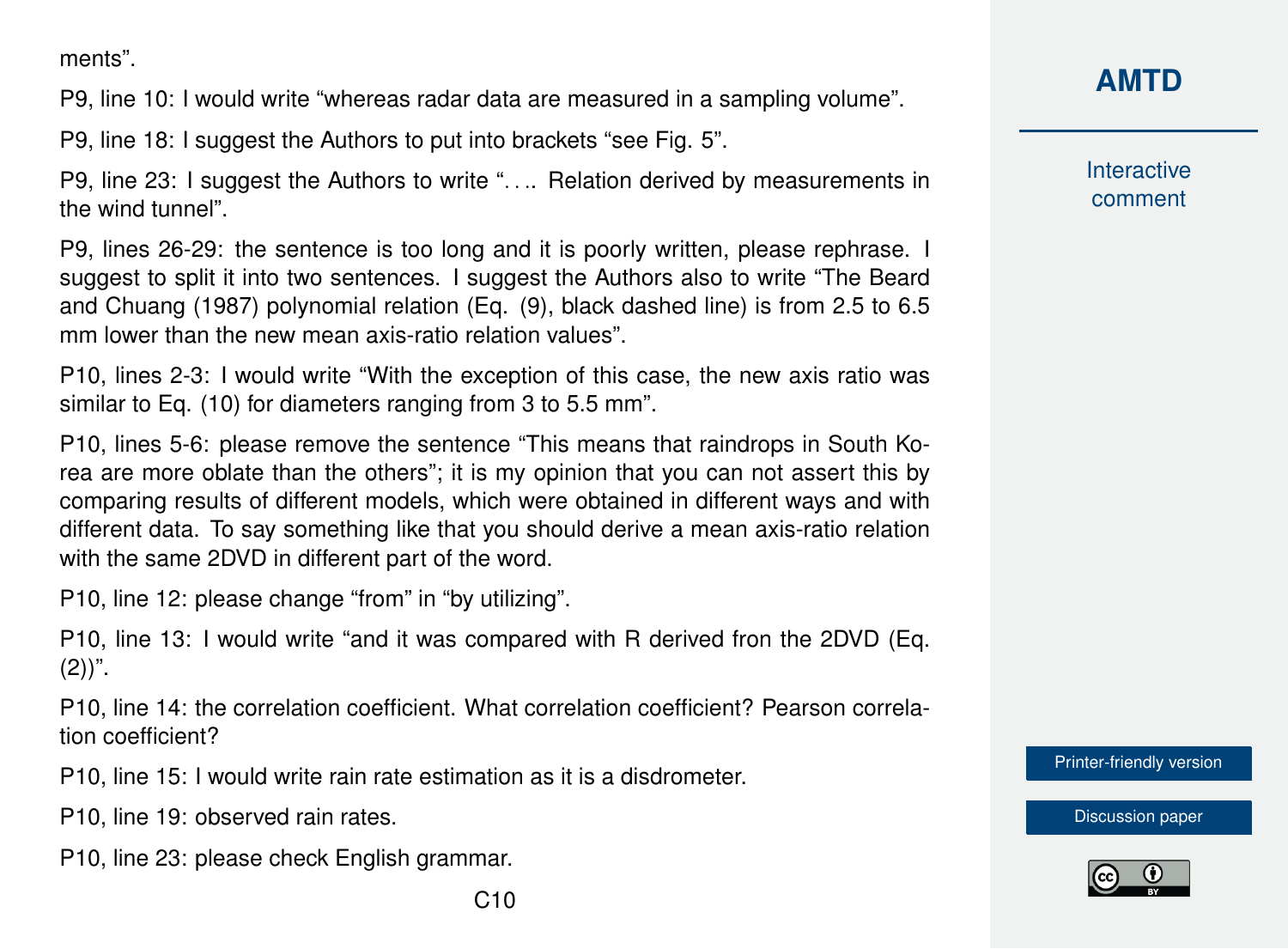P10, line 24: I would change "when compared" in "in comparison".

P11, line 2: I would replace "from" with "measured by a".

P11, line 9: with the hourly rain rate.

P11, line 14: obtained by the radar.

P11, line 15: measured by the rain gauge.

P11, line 16: I would write "2DVD rainfall estimation".

P11, line 16: decide if you want to use showed or shown in the text.

P11, line 16: why good results. With respect to rain gauges? Please specify.

P11, line 17: I suggest the Authors to remove the sentence part "R(KDP, ZDR) > R(Zh,  $ZDR$ ) > R(KDP) > R(Zh)", and to describe the concept just in words because in this way it seems that R(KDP, ZDR) is greater than rainfall estimated by each other formula. What did you mean is that the R(KDP, ZDR) algorithm give the most reliable rainfall estimation, it's right?

P11, lines 17-21: I would change "performed better" with "was more efficient"; it's not clear what did you mean when you write "on DSD statistics".

P12, line 2: I would replace "declined" with "worsen".

P12, line 4: for lower rain rates.

P12, lines 3-6: please delete "the radar rainfall estimations from" because it is redundant.

P12, lines 5-6: rainfall measured by gauges.

P12, line 8: I would write "the uncertainty in radar estimates due to the use of KDP reduces itself".

P12, line 18: ZH and ZDR biases were calculated separately for eight rainfall events.

**[AMTD](http://www.atmos-meas-tech-discuss.net/)**

**Interactive** comment

[Printer-friendly version](http://www.atmos-meas-tech-discuss.net/amt-2016-14/amt-2016-14-RC5-print.pdf)

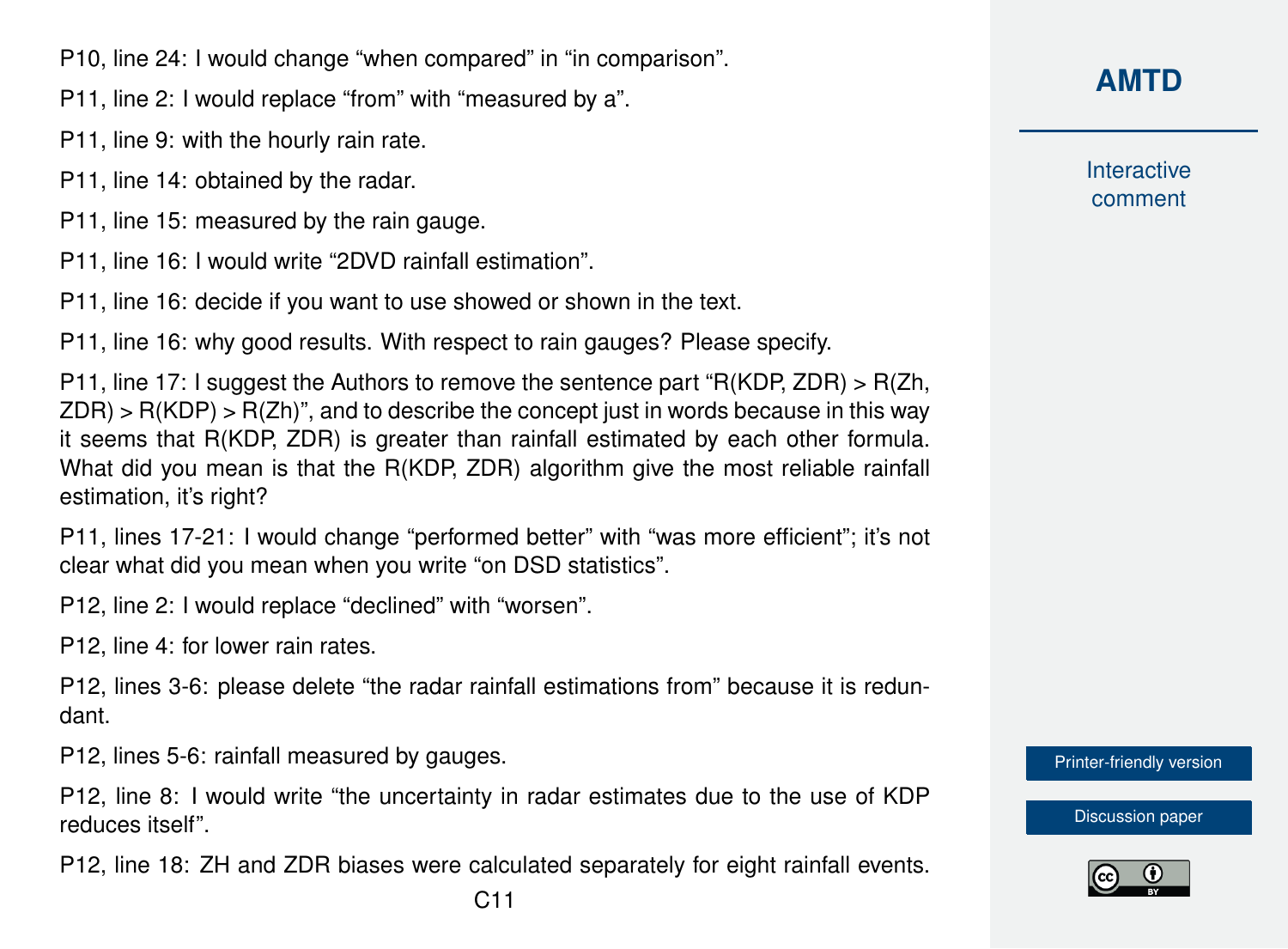So you calculated eight ZH biases and eight ZDR biases?

P12, line 22: the BSL ZDR measurements.

P12, lines 22-23: ZDR value is simulated by the 2DVD?

P12, line 25: please add the word "respectively" at the end of the sentence.

P12, line 27: please replace the word "comparing" with the word "comparison".

P12, line 30: I would write "... obtained before and after the bias correction, respectively, while ...".

P13, line 1: I would write "... obtained before and after the bias correction, respectively, while ".

P13, lines 2-4: the sentence is not clear and poorly written. Please rephrase. Maybe you meant that before the bias correction the precipitation was 12.67 and after was 15.33? What's the corresponding value of the gauge?

P13, lines 4-5: The comparison with the rain gauge rainfall shows that after the bias correction the rainfall radar estimates were improved by about 13.71%, it's right?

P13, line 4: the rain gauge is the ground truth. You should say that also at the beginning of the paper (introduction and abstract).

P13, line 7: the sentence for me is poorly written, I would say "80.12 mm respectively for rain gauge, radar before bias correction, and radar after bias correction. The radar rainfall . . .".

P13, lines 8-9: you calculated the bias for each event and then you performed a mean bias? It's right?

P13, line 9: MAE passes from.

P13, line 10: decreased from.

## **[AMTD](http://www.atmos-meas-tech-discuss.net/)**

Interactive comment

[Printer-friendly version](http://www.atmos-meas-tech-discuss.net/amt-2016-14/amt-2016-14-RC5-print.pdf)

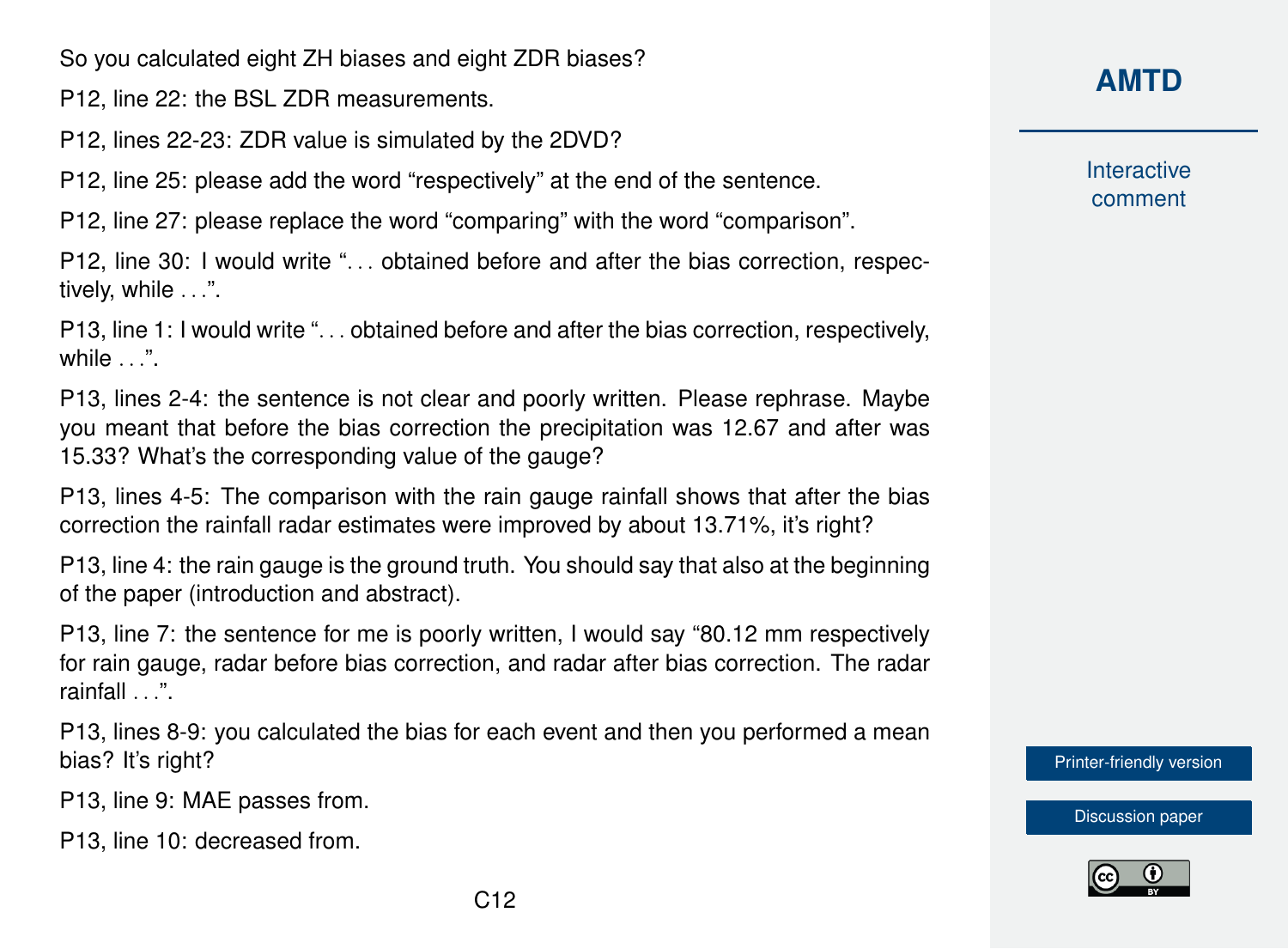P13, line 10: please add "after the bias correction" at the end of the sentence.

P13, line 11: I would write "as well as MAE and RMSE values".

P13, line 12: I would say "both MAE and RMSE values decrease after correcting bias, and this means that rainfall estimation tended to improve after bias correction".

P13, lines 23-24: I would say "obtained through rainfall algorithms".

P13, line 24: I would say "was assessed by comparing 2DVD and BSL radar data with rain gauge measurements".

P13, line 25: I would change "was suited" into "is suitable".

P13, line 25: what's the meanings of "of the DSD statistics"? Maybe you intended "according to the DSD statistics"?

P13, line 26: please replace "had" with "have".

P13, line 29: I would change "was weak" into "is noisy". It's right?

P13, line 32: I would say "radar rainfall estimations was close to rain gauges measurements".

P14, line 1: I would say "different raindrops axis ratios". Did you mean the shape of the raindrops detected by the disdrometer?

P14, line 2: I would say "... relations, which were assessed to derive point ...". P14, lines 3-4: I would say "obtained through rainfall algorithms".

P14, lines 4-5: the sentence is too long and it is not clear, please rephrase. I suggest the Authors to write: "Polarimetric algorithms will be developed to obtain areal rainfall estimation. A classification of rain rate based on them will be also performed in a future work".

P19, table 2: in the table caption please write "precipitation type" instead of "type of precipitation".

**[AMTD](http://www.atmos-meas-tech-discuss.net/)**

Interactive comment

[Printer-friendly version](http://www.atmos-meas-tech-discuss.net/amt-2016-14/amt-2016-14-RC5-print.pdf)